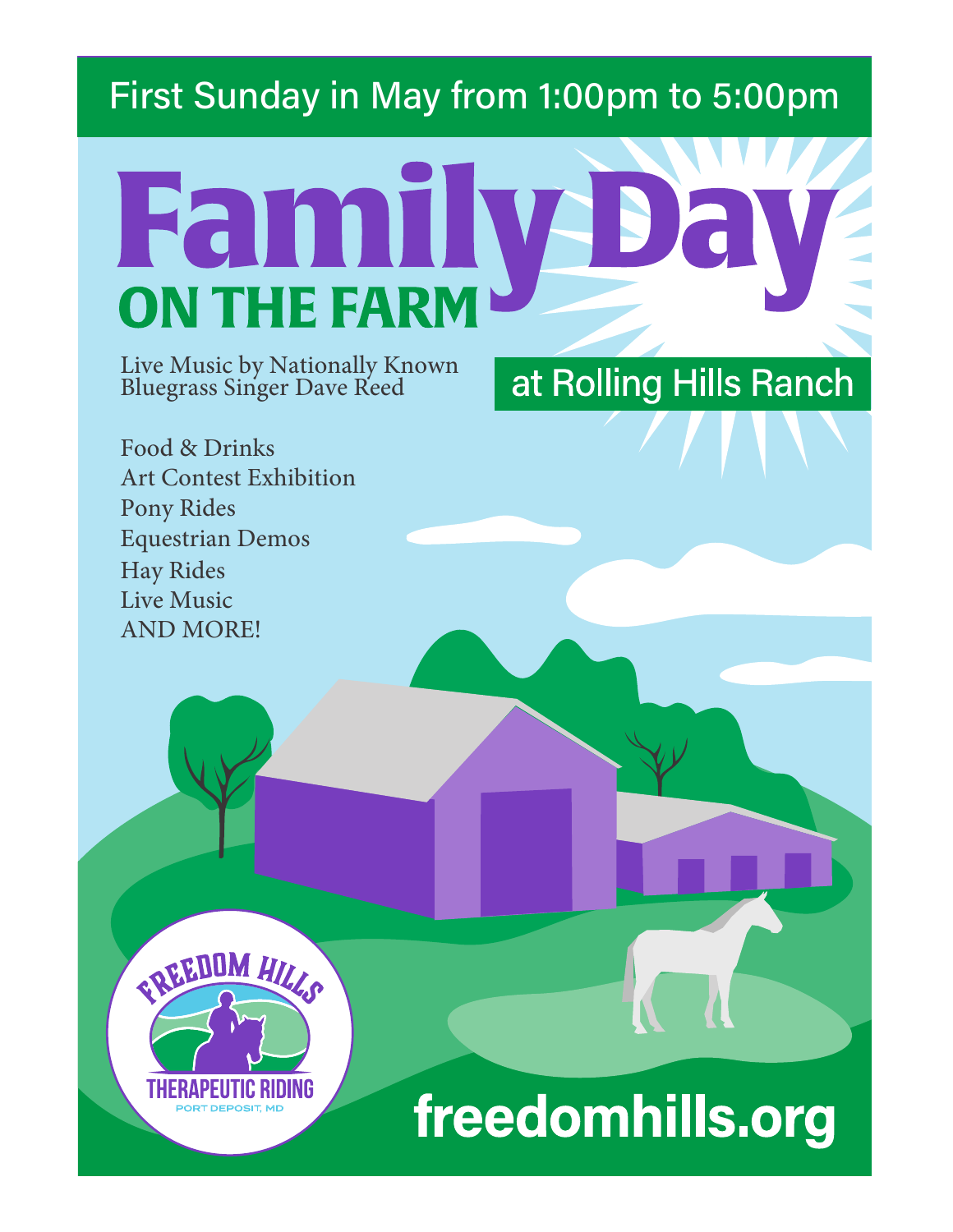## "Where Freedom Is Just A Ride Over The Hill"



410.378.3817 | **freedomhills.org**

# FREEDOM HILLS THERAPEUTIC RIDING PROGRAM **Youth Art Contest**

K - 6 students are invited to be creative and celebrate the joy of freedom, farm life, horsemanship and horseback riding. The entries will be scored by our board of directors on creativity, relevance and neatness. **Winners will be announced and entries will be displayed on May 1, 2022 at Family Day on the Farm 2022 at Rolling Hills Ranch.** Entries will stay up at the farm for 2 weeks for everyone to admire.

#### **WINNERS AND PRIZES**

The top 13 art entries will be featured on our 2023 Freedom Hills calendar. 1st, 2nd and 3rd prizes awarded in three age categories (K-1, 2-3 grades and 4-6 grades).

#### **PRIZES WILL INCLUDE:**

- First, Second and Third Place Ribbons and Certificates
- Recognition in the Cecil Whig
- Riding Lessons at Rolling Hills Ranch
- Gift cards to local businesses and restaurants
- Art Supplies and toys

#### **GUIDELINES**

To be a part of the contest, participants are invited to create an art piece representing either freedom, farm life, horsemanship and/or horseback riding. To be considered, the submission must include an entry form signed by a legal guardian. All entries must be 8.5x11 inches and submitted along with the entry form in a folder for protection clearly labeled with the artist's name and age. All entries must be dropped off in person at Rolling Hills Ranch into a designated bin inside our tack room.

#### **ENTRY RULES**

The following media will be accepted: markers, crayon, watercolor, ink, acrylic, tempera paint, colored pencil. Please note: We can't accept 3-dimensional or digital art.

#### **DEADLINE FOR SUBMISSION:**

April 25, 2022

#### QUESTIONS: Email Orsolya Herbein oherbein@brand3.net

Freedom Hills is an equal opportunity system. The system's policies, programs and activities are in conformance with pertinent Federal and Statelaws and regulations on nondiscrimination regarding race, color, religion, age, national origin, sex, and handicap.

### **freedomhills.org**